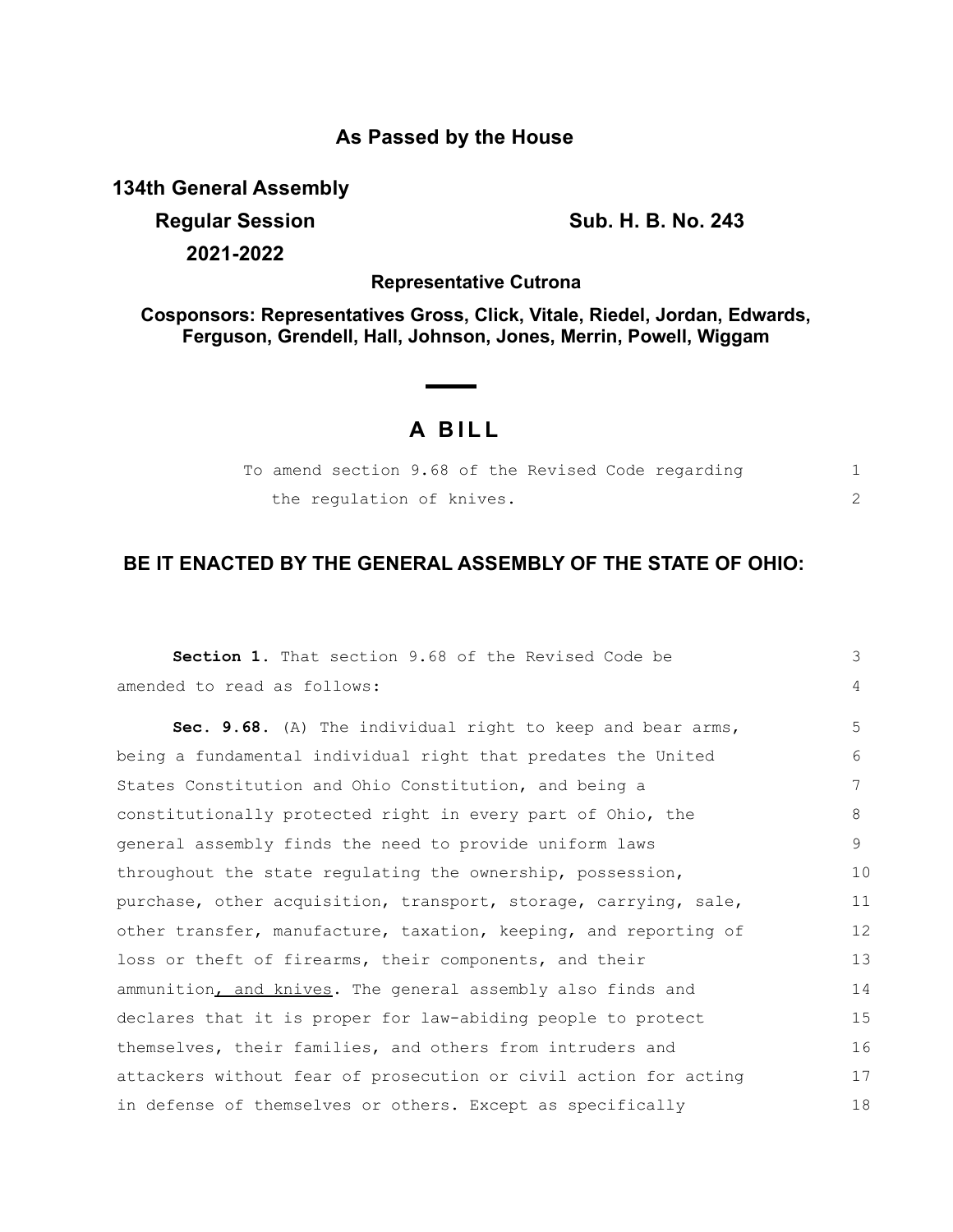#### **Sub. H. B. No. 243 Page 2 As Passed by the House**

provided by the United States Constitution, Ohio Constitution, state law, or federal law, a person, without further license, permission, restriction, delay, or process, including by any ordinance, rule, regulation, resolution, practice, or other action or any threat of citation, prosecution, or other legal process, may own, possess, purchase, acquire, transport, store, carry, sell, transfer, manufacture, or keep any firearm, part of a firearm, its components, and its ammunition, and any knife. Any such further license, permission, restriction, delay, or process interferes with the fundamental individual right described in this division and unduly inhibits law-abiding people from protecting themselves, their families, and others from intruders and attackers and from other legitimate uses of constitutionally protected firearmsarms, including hunting and sporting activities, and the state by this section preempts, supersedes, and declares null and void any such further license, permission, restriction, delay, or process. 19 20 21 22 23 24 25 26 27 28 29 30 31 32 33 34 35

(B) A person, group, or entity adversely affected by any manner of ordinance, rule, regulation, resolution, practice, or other action enacted or enforced by a political subdivision in conflict with division (A) of this section may bring a civil action against the political subdivision seeking damages from the political subdivision, declaratory relief, injunctive relief, or a combination of those remedies. Any damages awarded shall be awarded against, and paid by, the political subdivision. In addition to any actual damages awarded against the political subdivision and other relief provided with respect to such an action, the court shall award reasonable expenses to any person, group, or entity that brings the action, to be paid by the political subdivision, if either of the following applies: 36 37 38 39 40 41 42 43 44 45 46 47 48 49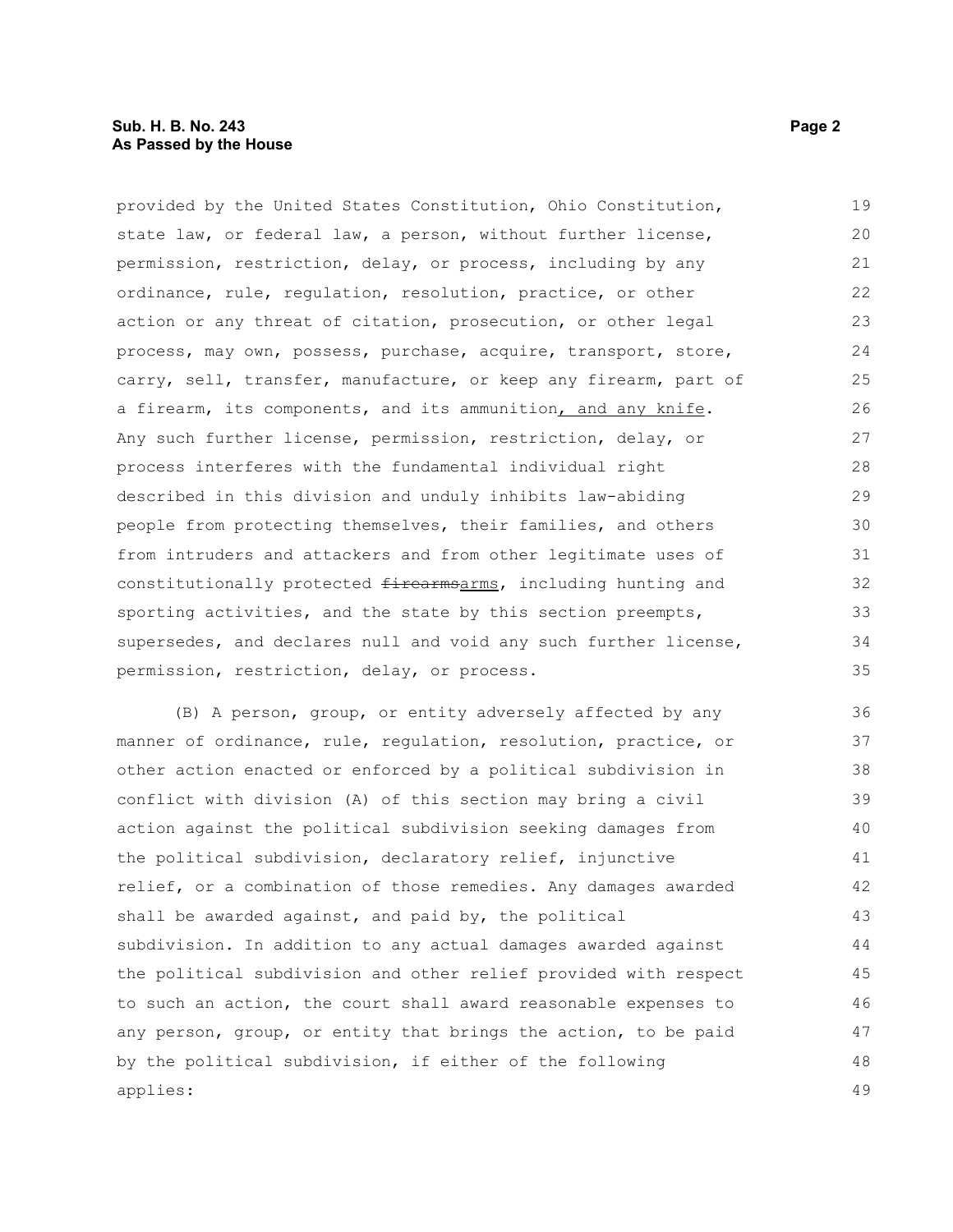### **Sub. H. B. No. 243 Page 3 As Passed by the House**

| (1) The person, group, or entity prevails in a challenge         | 50 |  |  |  |
|------------------------------------------------------------------|----|--|--|--|
| to the ordinance, rule, regulation, resolution, practice, or     | 51 |  |  |  |
| action as being in conflict with division (A) of this section.   | 52 |  |  |  |
| (2) The ordinance, rule, regulation, resolution, practice,       | 53 |  |  |  |
| or action or the manner of its enforcement is repealed or        | 54 |  |  |  |
| rescinded after the civil action was filed but prior to a final  | 55 |  |  |  |
| court determination of the action.                               | 56 |  |  |  |
| (C) As used in this section:                                     | 57 |  |  |  |
| (1) The possession, transporting, or carrying of firearms,       | 58 |  |  |  |
| their components, or their ammunition include, but are not       | 59 |  |  |  |
| limited to, the possession, transporting, or carrying, openly or | 60 |  |  |  |
| concealed on a person's person or concealed ready at hand, of    | 61 |  |  |  |
| firearms, their components, or their ammunition.                 | 62 |  |  |  |
| (2) "Firearm" has the same meaning as in section 2923.11         | 63 |  |  |  |
| of the Revised Code.                                             | 64 |  |  |  |
| (3) "Reasonable expenses" include, but are not limited to,       | 65 |  |  |  |
| reasonable attorney's fees, court costs, expert witness fees,    |    |  |  |  |
| and compensation for loss of income.                             | 67 |  |  |  |
| (4) "Knife" means a cutting instrument and includes a            | 68 |  |  |  |
| sharpened or pointed blade.                                      | 69 |  |  |  |
| (5) "Arms" includes firearms and knives.                         | 70 |  |  |  |
| (D) This section does not apply to either of the                 | 71 |  |  |  |
| following:                                                       | 72 |  |  |  |
| (1) A zoning ordinance that regulates or prohibits the           | 73 |  |  |  |
| commercial sale of knives, firearms, firearm components, or      |    |  |  |  |
| ammunition for firearms in areas zoned for residential or        | 75 |  |  |  |
| agricultural uses;                                               | 76 |  |  |  |